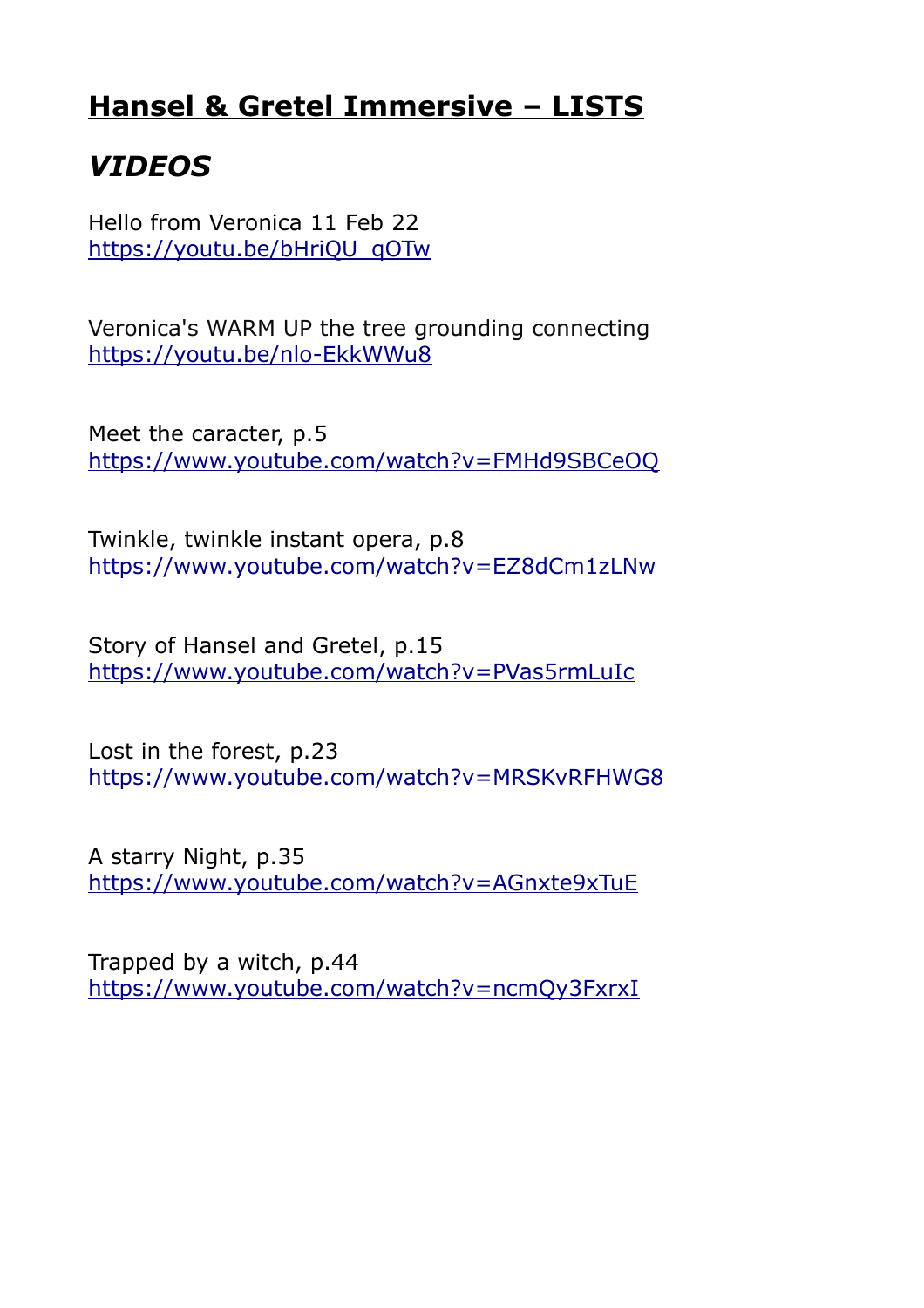Video Explanations of musical expressions .29

 [Crescendo](https://youtu.be/snbLxD2ExqE) :<https://www.youtube.com/watch?v=snbLxD2ExqE> Dramatic Singing: [https://www.youtube.com/watch?](https://www.youtube.com/watch?v=MP5pVxuSLP0) [v=MP5pVxuSLP0](https://www.youtube.com/watch?v=MP5pVxuSLP0)  [Dynamics](https://youtu.be/ym3KZbfyxW8) :<https://www.youtube.com/watch?v=ym3KZbfyxW8> Legato: <https://www.youtube.com/watch?v=PSfcr9I3XuA> Libretto: <https://www.youtube.com/watch?v=OvIaaAau7v4> Motif : [https://www.youtube.com/watch?v=2OHWD\\_0M-jc](https://www.youtube.com/watch?v=2OHWD_0M-jc) Phrasing: <https://www.youtube.com/watch?v=UIZ8sbyfw-g>  [Staccato](https://youtu.be/gHbbsJmstsw) :<https://www.youtube.com/watch?v=gHbbsJmstsw>  [Tempo](https://youtu.be/1yhVrhVJSHE) :<https://www.youtube.com/watch?v=1yhVrhVJSHE>  [Tessitura](https://youtu.be/d_rJNdapfoE) :[https://www.youtube.com/watch?v=d\\_rJNdapfoE](https://www.youtube.com/watch?v=d_rJNdapfoE) Timbre: [https://www.youtube.com/watch?v=0F\\_yvARQMD8](https://www.youtube.com/watch?v=0F_yvARQMD8)

## *DRAMA WARM UPS*

Stop/Go (key stage 1 & 2), p.4, week 1

Don't copy me (key stage 1, 2 & 3), p.21, week 2

Clap together (key stage 1 & 2), p.33, week 5

Hip Hop (key stage 1 & 2), p.49, week 8

Children and Witches (key stage 1 & 2), p.42, week 7

Eyes Up, Eyes Down (key stage 1 & 2), p.54, week 8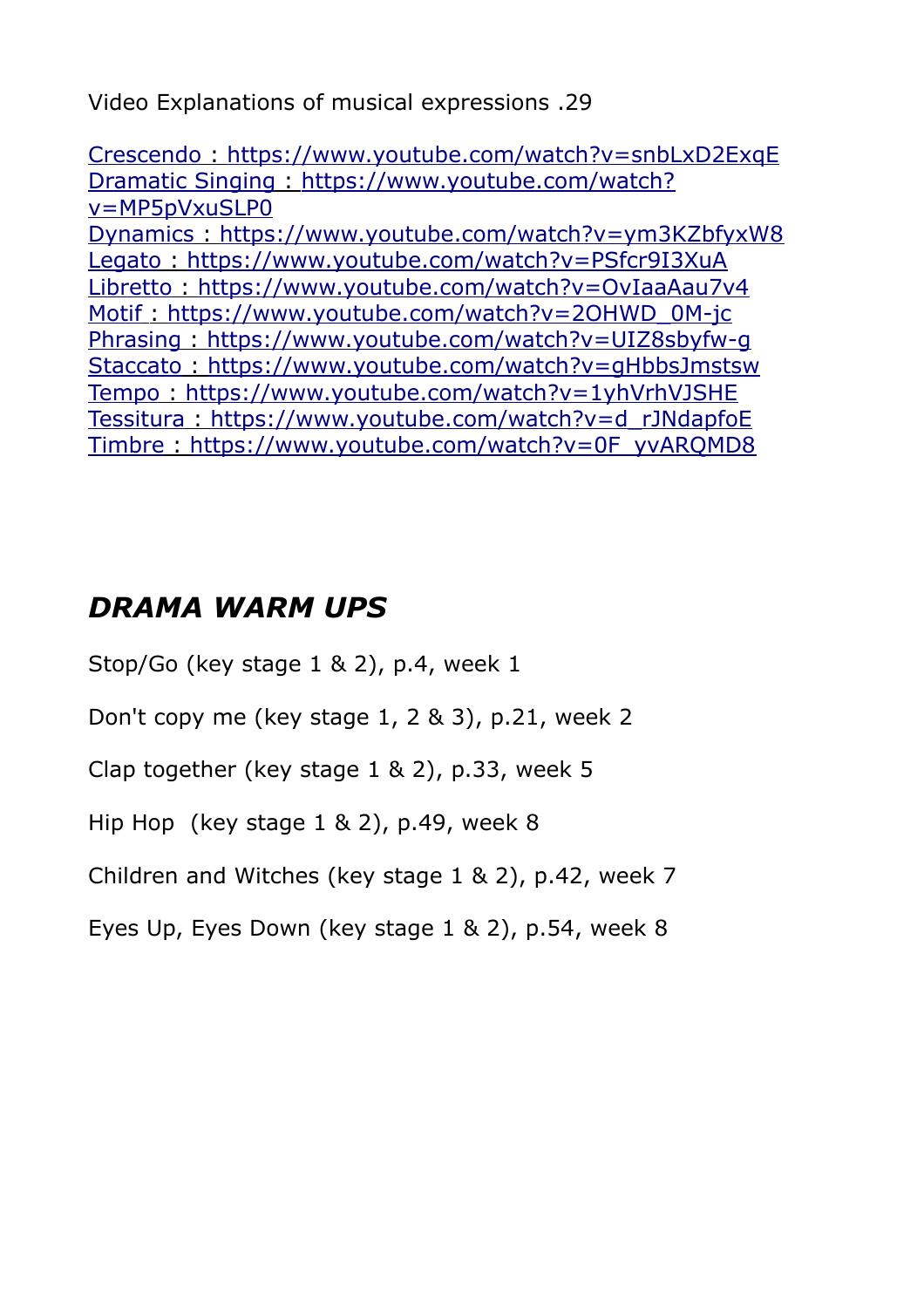#### *VOCAL WARM UPS*

Spell casting (key stage 1 & 2), p.6, week 1

Do-Mi-Do (key stage 1, 2 & 3), p.2

Gretel, Gretel, I Want To Play (key stage 1 & 2), p. 13-14, week 2

Do-So-Do : (key stage 1 & 2), p. 28, week 4

Hey Ho, Nobody Home (key stage 1 & 2), p.34, week 5

Throw The Witch In The Oven (key stage 1 & 2), p.43, week7

*SONGS & soundscapes*

1) LITTLE BROTHER p.11, week 1, vocal p.18, week 2, stage p.31, week 4, stage

2) RIDDLE SONG : A MAN STOOD p.24, week 3, vocal p.29, week 4, expression p.30, week 4, sate

soundscape FOREST, p. 26, WEEK 3

3) AS WE CLOSE OUR SLEEPY EYES p.36, week 5, vocal p. 39, week 6, stage

soundscape WITCHES – learning the hop hop hop song

4) HOP HOP HOP p.45, week 7, vocal p.46, week 7, stage – expression and poses p.50, week 8, body percussion p.51, week 8, stage.